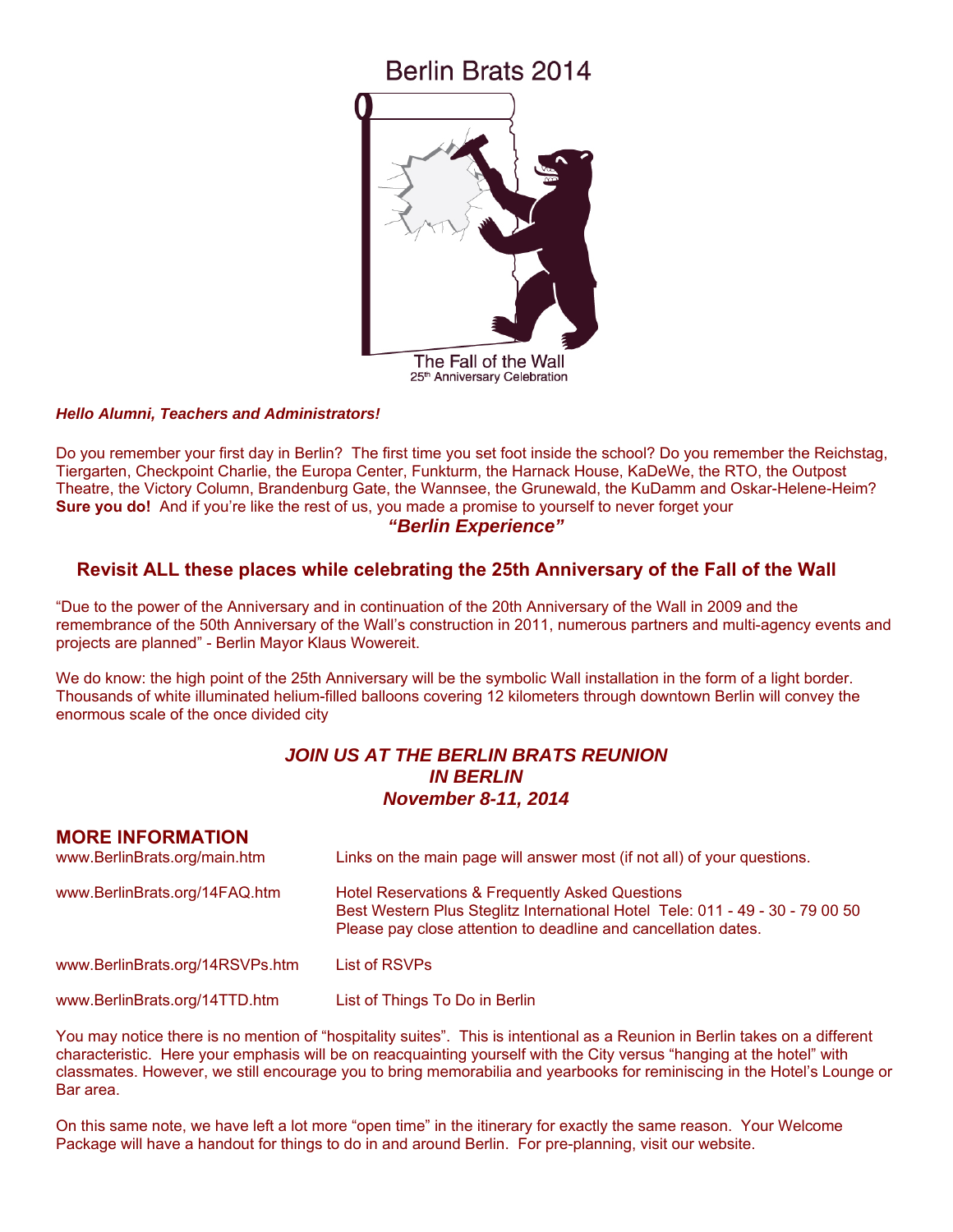# **WEEKEND ITINERARY**

# **Saturday November 8th**

- **7:45AM** Optional Underground Tour: 90 minutes. Meet in Hotel Lobby for group U-Bahn departure.
- 8:30AM Optional Segway Tour of Berlin: 3 hours. Meet in Hotel Lobby for group U-Bahn departure.
- **10-4:00PM** Welcome/Registration Table and PX (Brat store) opens.
- **12:30PM** Private showing of a new documentary. "*The Forgetting Game"* centers around the family of Berlin Brats from the 1960s. Check out this trailer: <http://www.youtube.com/watch?v=VvSyPds8j2U>
- **5-7:00PM** Welcome Reception. Hot and cold hors d'oeuvres to include two drink tickets per person. Cash Bar after. Faculty, administrators and special guests will be recognized. Dress: Casual.

# **Sunday November 9th**

- **7:45AM** Optional Underground Tour: 90 minutes. Meet in Hotel Lobby for group U-Bahn departure.
- **9-11:00AM** Welcome/Registration Table and PX (Brat store) opens.
- **OPEN** Today is the actual 25th Anniversary day of the Fall of the Wall. The City has yet to release all the day's and evening's activities; especially those going on in and around Brandenburg Gate. Hence, we are leaving this day wide open for you to take advantage of the offerings.

# **Monday November 10th**

- **9:00AM** Visit BAHS (Berlin American High School). Experience a tour of this now functioning German High School. Meet the students and teachers and participate in a Q & A session. Our Group Panoramic photo will be taken here as well. **School Spirit Day**: so please wear Maroon and White! *(perhaps by purchasing a hoodie or polo shirt at our PX earlier in the weekend!)* Enroute back to the Hotel we will make a short stop at the former American Community Chapel for "Kaffee & Kuchen" visit & tour.
- **2:00PM** Movies: *"Brats-Our Journey Home"* 90 mins. A documentary of Brats sharing intimate memories about their unique childhoods-growing up on military bases around the world. Followed by: *"Brats Raw"-* a series of uncut interviews from the original*: "Brats-Our Journey Home."* Features Kris Kristofferson and General Norman Schwarzkopf, who are both Brats.
- **5:00PM** Individual Class Pictures come dressed for the Cocktail Hour and Banquet
- **6:00PM** Cocktail Hour ~ cash bar
- **7:00PM** Banquet Dinner, Program and Dance. DJ and Cash Bar. Dinner includes one drink ticket per person. A few surprises are in store for you this evening. Dress: Casual-elegance. See the FAQ -Frequently Asked Questions page on our website for further clarification.

We look forward to seeing you in BERLIN! Don't miss this special event!

## *Zur***ü***ck nach BERLIN! Back to BERLIN!*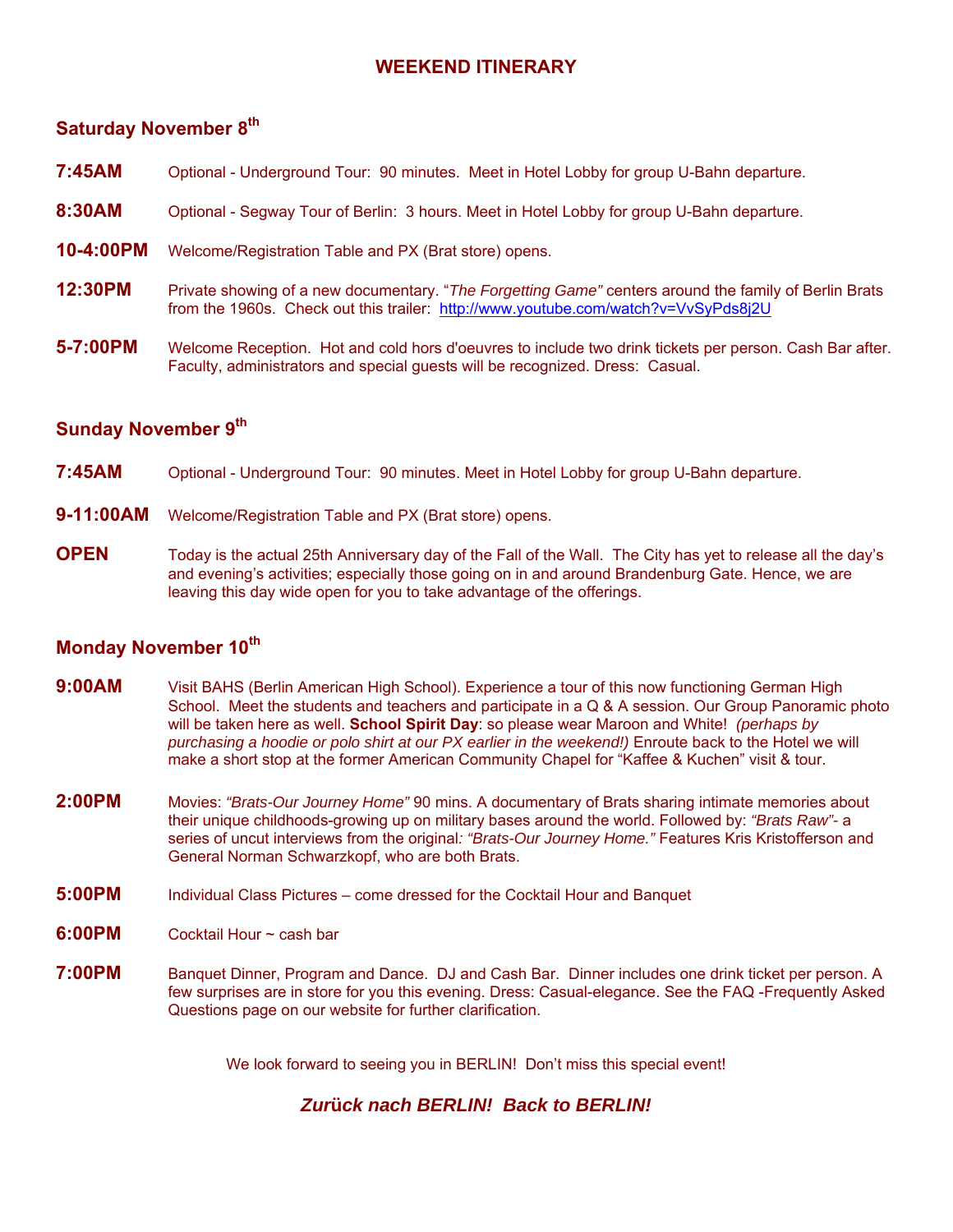**Optional - Segway Tour of Berlin:** 3 hours. Guided. Must weigh over 90lbs, max 250lbs. Helmets and rain ponchos provided. Must bring driver's license. No pregnancies. Meet in Hotel Lobby for group departure by U-Bahn. Wear comfortable/warm clothing & shoes. U-Bahn ticketing not included in pricing/directions will be handed out in Hotel Lobby morning of departure. Min of 30 ppl needed.

**Optional - Underground Tour:** 90 minutes. Experience the history of Berlin from an unconventional perspective! Enter a subterranean labyrinth (one of the few remaining bunkers), as it was left after the war. Learn about the life of the average Berlin citizen during the air-raids that destroyed up to 80% of the city's center. Additionally, learn the 160 year old underground history of Berlin. Wear warm clothing and comfortable shoes. Meet in Hotel Lobby for group departure via U-Bahn. U-Bahn ticketing not included in pricing/directions will be handed out. Min of 30 ppl needed.

#### **Optional – Wrocław, Kraków, Wieliczka & Oświęcim (Auschwitz), Poland November 11-14th Tuesday November 11th**

Depart Hotel by deluxe motor coach approx. 8am to Wrocław. Sightseeing tour to include the historical market square, Cathedral, Gothic city hall, Centennial Hall and other cultural highlights. Check into hotel. Dinner at a local restaurant, with leisure time in the evening.

### **Wednesday November 12th**

After breakfast drive on to Kraków. After lunch and check-in at the hotel we have a sightseeing tour of Krakow, the University, Wawel Cathedral, St. Mary's Church, market square and medieval streets. Some leisure time before/after our cultural dinner.

#### **Thursday November 13th**

Drive outside Kraków to tour the legendary Wieliczka Salt Mine-an astounding subterranean Salt Cathedral. This Mine is on the UNESCO World Cultural Heritage List with its fabulous statues, monuments and altarpieces. <http://www.kuriositas.com/2011/08/wieliczka-salt-mine-astounding.html>

Sightseeing tour includes the Chapel of the Blessed Kinga, descend a 380-step staircase (through not strenuous please take under consideration when booking this tour). A lift carries you back to the surface. 3-course lunch at the Miner's Tavern. Return to Kraków for dinner.

#### **Friday November 14th**

After breakfast and an **early** check out depart Kraków for the largest/most notorious concentration camp Oświęcim (Auschwitz I & II) and a guided tour. Arrive Berlin/Hotel Steglitz **late** night.

**Poland Trip includes:** Transportation by deluxe motor coach. English speaking tour director. Accommodations: 1 night in Wrocław, 2 nights in Kraków. Daily breakfasts at hotels. Dinner on Nov 11, 12, 13th (drinks not included). Guided city walk/tour in Wrocław and Kraków. Entry to Wrocław/Centennial Hall. Entry to Kraków/Royal Cathedral/St. Mary's Church. Salt Mine: guided tour, photo fee & 3-course lunch. Guided tour of Auschwitz I & II.

#### **Registration Fee**

Your registration fee for the Reunion includes the private showing of movies, the Welcome Reception with 2 drink tickets, Bus transportation to/from BAHS, Kaffee/Kuchen at the Chapel, Monday's Banquet, program, and dance with 1 drink ticket, DJ, two memorabilia items with your registration package, decorations, name tag, printing, mailings and production costs.

#### **Cancellation Policy**

Cancellation of your Reunion registration, with full refund of all fees, will be accepted until September 13th. From that date the Berlin Brats will be required to finalize all payments to the various different vendors. Consequently, no refunds can be made for cancellations received after this date.

## **Child Care**

While our Reunion caters to adults we realize some of you may be bringing younger children to enjoy the whole European experience. If you need some assistance in acquiring child care please contact in advance the Berlin Brats at: [BerlinBrats@gmail.com](mailto:BerlinBrats@gmail.com) or call Jeri (Polansky) Glass at (623)764-1105.

## **Summary**

- 1. Log onto the Best Western Plus Steglitz International Hotel website via our site, then per our special instructions book your room as soon as possible. Remember we sold out the hotel in 2006!
- 2. Fill out the Reunion Registration form and send it in with your payment by August 31st.
- 3. View the RSVP List on our site for those who already indicated they are coming.
- 4. Call a Berlin classmate and/or educator and make sure they are coming too!!